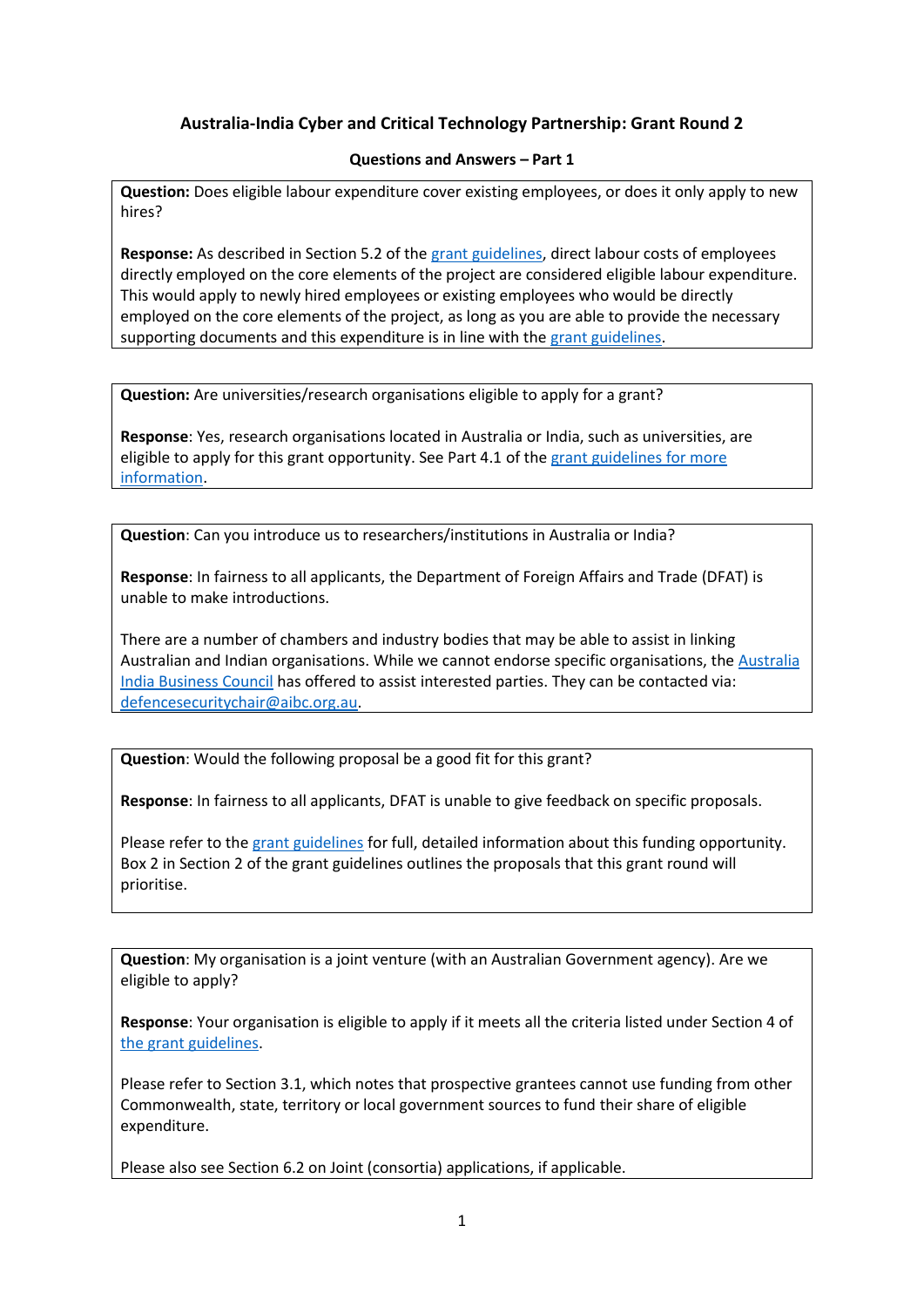**Question:** My organisation does not currently hold a Foreign Contribution Regulation Act (FCRA) certificate. Can we apply for a grant now and then provide a certificate later?

**Question:** For a joint application, must all entities be compliant with the FCRA, or only Australian and Indian applicants?

**Question:** As an Australian company, do we need our Indian partner to be FCRA compliant?

**Response:** Where applicable, grant applicants should satisfy themselves that they are compliant with the FCRA by visiting the Government of India's FCRA website or by seeking independent advice when applying for this grant.

Please also refer to Sections 5.2 and 6.1 of th[e grant guidelines.](https://india.highcommission.gov.au/files/ndli/australia-india-cyber-and-critical-technology-partnership-aicctp-grants-guidelines-round-2.pdf)

**Question**: Is there a requirement for a certain split of project activities or budget between the Australian and Indian partners?

**Response**: The [grant guidelines](https://india.highcommission.gov.au/files/ndli/australia-india-cyber-and-critical-technology-partnership-aicctp-grants-guidelines-round-2.pdf) do not mandate or require a particular split of budget or project activities between partners.

**Question:** Do we need to include budget information with our submission?

**Response**: An indicative budget is a required document in your application. For further information, please refer to Section 6.1 of th[e grant guidelines.](https://india.highcommission.gov.au/files/ndli/australia-india-cyber-and-critical-technology-partnership-aicctp-grants-guidelines-round-2.pdf)

**Question:** Does the figure of AUD\$1.8 million (INR 9.75 crore approx.) only include funds to be disbursed in FY2021/22 or does it also include multiyear grants?

**Response**: In total, we anticipate that a total of up to AUD\$1.8 million (INR 9.75 crore approx.) in funding would be available for this grant round 2. This would include single-year and multi-year grant proposals."

**Question**: Do we need a letter of support from the Australia and India Partner and supporting organisations?

**Response:** Where organisations join to form a group for the purposes of delivering a grant project, the application must identify all members of the group and include a letter of support from each of the partners. Please see Sections 6.1 and 6.2 of the [grant guidelines](https://india.highcommission.gov.au/files/ndli/australia-india-cyber-and-critical-technology-partnership-aicctp-grants-guidelines-round-2.pdf) for further details.

**Question:** Are entities allowed to submit multiple applications for a grant?

**Response:** Yes. As long as the relevant entity/ies meet the eligibility criteria, multiple applications can be submitted.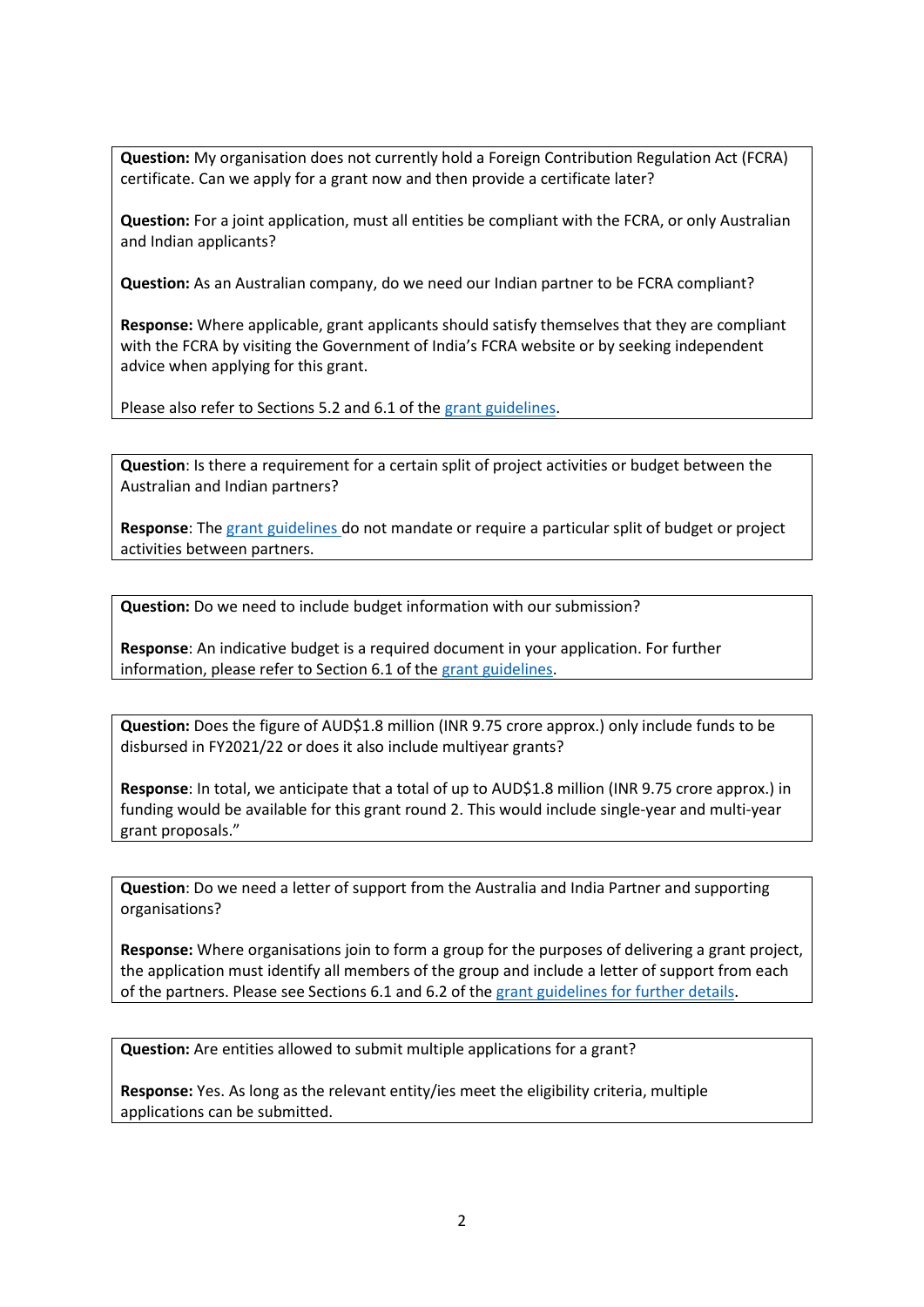**Question**: Will disbursements be made in India or Australia, or both?

**Response**: Please refer to section 9.1 of th[e grant guidelines.](https://india.highcommission.gov.au/files/ndli/australia-india-cyber-and-critical-technology-partnership-aicctp-grants-guidelines-round-2.pdf) If successful, you must enter into a legally binding grant agreement with the Commonwealth before we can make any payments.

**Question**: Is it possible to get an extension for the application deadline?

**Response:** No, in fairness to all applicants, it will not be possible to submit applications after the deadline listed in th[e grant guidelines.](https://india.highcommission.gov.au/files/ndli/australia-india-cyber-and-critical-technology-partnership-aicctp-grants-guidelines-round-2.pdf)

**Question**: What percentage of the Activity needs to be research oriented?

**Response**: There is no specific percentage of the Activity that needs to be research oriented. Section 2 of the [grant guidelines](https://india.highcommission.gov.au/files/ndli/australia-india-cyber-and-critical-technology-partnership-aicctp-grants-guidelines-round-2.pdf) provides more information on the proposals we will prioritise.

**Question:** If we have already received a grant from DFAT this financial year, are we still eligible to apply?

**Response**: Receiving a grant from DFAT this financial year does not prevent you from being eligible to apply for an AICCTP grant. However, in relation to the proposed activity, Section 4 of the [grant guidelines](https://india.highcommission.gov.au/files/ndli/australia-india-cyber-and-critical-technology-partnership-aicctp-grants-guidelines-round-2.pdf) sets out that "You can apply for grants under any Commonwealth program, but if your applications are successful, you must choose either a grant under the AICCTP or the other Commonwealth grant."

Please also refer to Section 5.3, which states that you cannot use the grant for "any activities, equipment or supplies that are already being supported through other sources (including support from the Australian government)".

**Question:** Can the budget include teaching relief ("teaching buyout") for the primary investigator?

**Response**: Previous AICCTP grant agreements have included payments for teaching relief, however please refer to Section 5.2 of the [grant guidelines](https://india.highcommission.gov.au/files/ndli/australia-india-cyber-and-critical-technology-partnership-aicctp-grants-guidelines-round-2.pdf) to ensure that your proposed budget request is eligible expenditure, noting the requirement for supporting documents.

**Question**: Is the Indian entity required to have a "GST number" to receive a grant?

**Response:** Please refer to Section 9.4 of th[e grant guidelines](https://india.highcommission.gov.au/files/ndli/australia-india-cyber-and-critical-technology-partnership-aicctp-grants-guidelines-round-2.pdf): "We recommend you seek independent professional advice on your taxation obligations or seek assistance from the Australian Taxation Office. We do not provide advice on your particular taxation circumstances."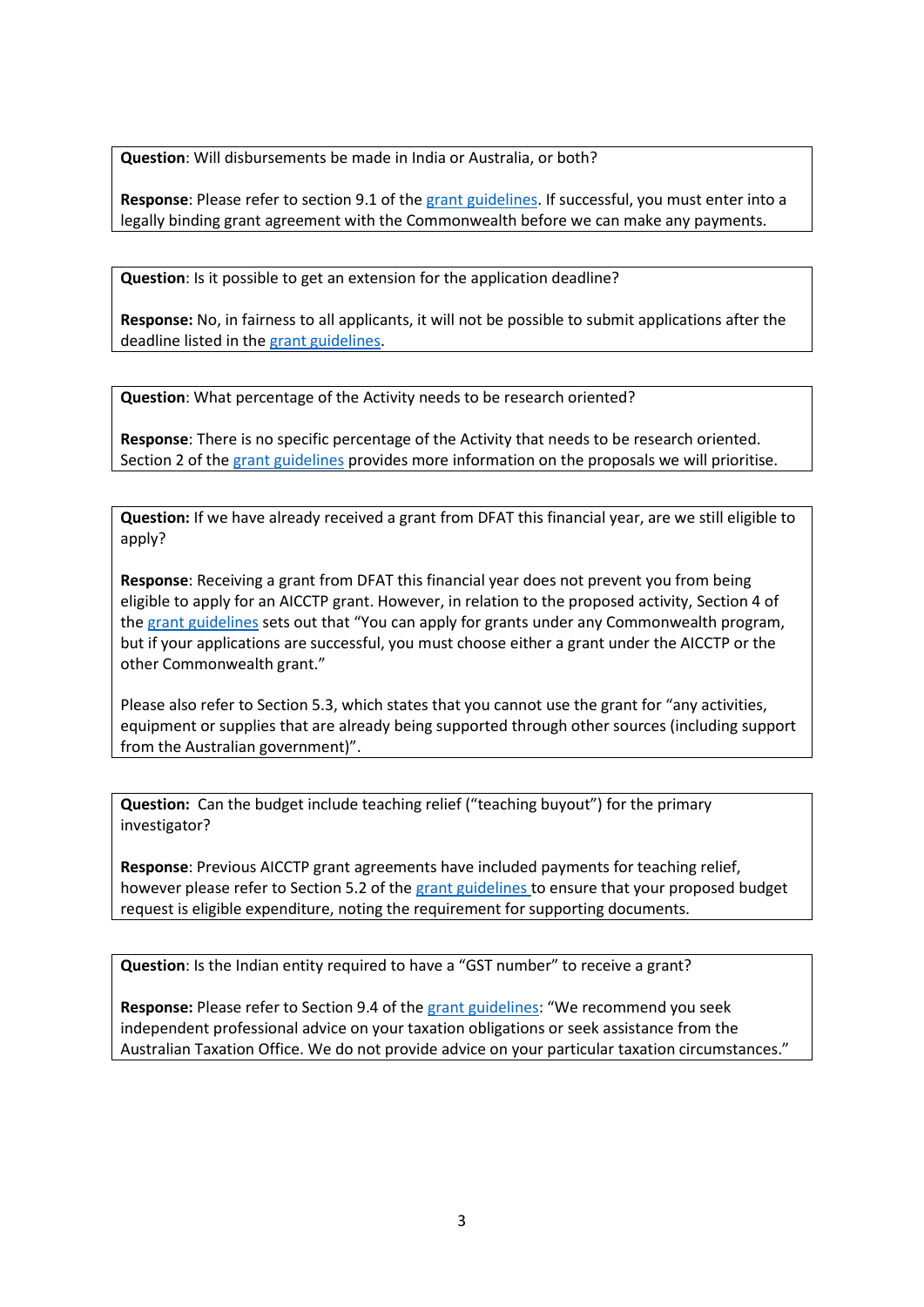**Question**: Is there a competitive advantage to having a joint application? What are the other countries which are encouraged to be involved?

**Response**: Please refer to Section 2.1 of th[e grant guidelines](https://india.highcommission.gov.au/files/ndli/australia-india-cyber-and-critical-technology-partnership-aicctp-grants-guidelines-round-2.pdf): "The Department of Foreign Affairs and Trade (DFAT) will look favourably on grant bids that involve multi-stakeholder and cross-disciplinary partnership, which utilise Indian and Australian expertise. In addition, bids could also look to engage institutions in other countries throughout the Indo-Pacific, or be designed to be scalable and replicable in India and elsewhere in the Indo-Pacific."

Please also refer to Section 4.1: "Joint (consortia) applications involving more than one organisation are acceptable (see section 6.2). Multistakeholder involvement (including from businesses, non-government organisations, and/or government bodies) is encouraged where appropriate, provided the lead applicant is the main driver of the project and eligible to apply. Applications involving partners based in third countries in the Indo-Pacific (including but not limited to Japan, Indonesia, Singapore and other ASEAN countries) are encouraged."

**Question**: How many applications will be selected? How you divide funds between successful applicants?

**Response**: There is not a set number of applications that will be selected in this grant round. Funds will be allocated to successful applicants based on a range of factors, including the quality and number of applications and relevant budget proposals. Please refer to Section 3.1 of the [grant](https://india.highcommission.gov.au/files/ndli/australia-india-cyber-and-critical-technology-partnership-aicctp-grants-guidelines-round-2.pdf)  [guidelines](https://india.highcommission.gov.au/files/ndli/australia-india-cyber-and-critical-technology-partnership-aicctp-grants-guidelines-round-2.pdf) which states "DFAT reserves the right to offer less funding than that requested by the applicant."

**Question**: Can students be involved in an activity?

**Response:** Students are not restricted from participating in a grant activity. However, please refer to Section 13.4 of the [grant guidelines](https://india.highcommission.gov.au/files/ndli/australia-india-cyber-and-critical-technology-partnership-aicctp-grants-guidelines-round-2.pdf) on Child Protection if relevant.

**Question**: What are the priority areas which are likely to be selected?

**Response**: This AICCTP grant round 2 will prioritise emerging and critical technology-related proposals that focus on the following areas:

a) activities that facilitate Australia-India research partnerships, in particular involving academics and think tanks, to strengthen understanding of ethical frameworks for emerging and critical technologies, and the development of best practice on translating ethical frameworks (including existing global frameworks like the G20 AI Principles) into practical action;

b) initiatives that encourage the development of technical critical technology standards that advance Australia and India's interests, and enable more meaningful engagement in international standards discussions; and

c) research on the trends shaping the global and technology marketplace or that assesses the opportunities and effectiveness of ethical frameworks or technical standards for emerging and critical technologies.

Please see Section 2 of the [grant guidelines](https://india.highcommission.gov.au/files/ndli/australia-india-cyber-and-critical-technology-partnership-aicctp-grants-guidelines-round-2.pdf) for further information.